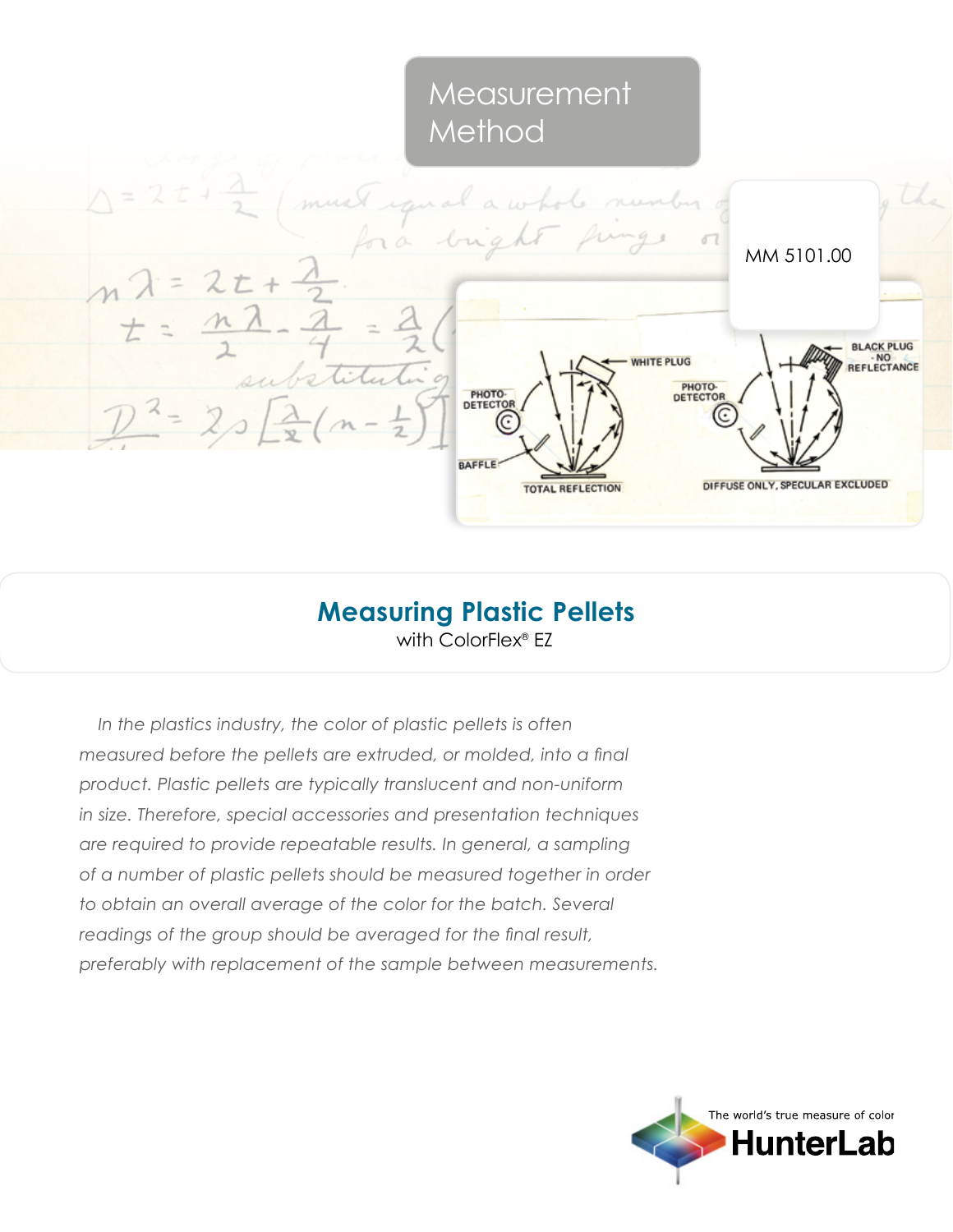A HunterLab ColorFlex® EZ spectrophotometer can be used to measure the reflectance of plastic pellets in a glass sample cup. This is the method advocated by HunterLab for the measurement of plastic pellets if a LabScan® XE is not available.

#### **The Application**

Plastic pellets have several non-uniform characteristics that require compensating preparation and presentation techniques in order to ensure a repeatable sample measurement.

> Plastics come in the form of pellets, granules, or chips — not a solid sample — and must be measured through the bottom of a clear glass sample cup in order to be effectively made into a solid.

Pellets are irregular in size and shape, requiring the averaging of several readings with replacement.

Pellets are translucent — not opaque and will be sensitive to ambient light and small differences in the optical configuration of the instrument. Using a sufficient sample thickness and an opaque cover will help minimize these effects.

Pellets may be slightly fluorescent, which means that they will be sensitive to the UV content of the light source. If this is the case, consideration should be given to using an instrument with a UV control option. (LabScan® XE.)

#### Recommended Color Scale **CIE L\*a\*b\* as a full color descriptor**

Recommended Single-Number Indices **YI E313, WI E313 for indication of yellowness and/or whiteness, Y Brightness**

Recommended Illuminant/Observer **D65/10. C/2 may also be used.**



**ColorFlex® EZ**

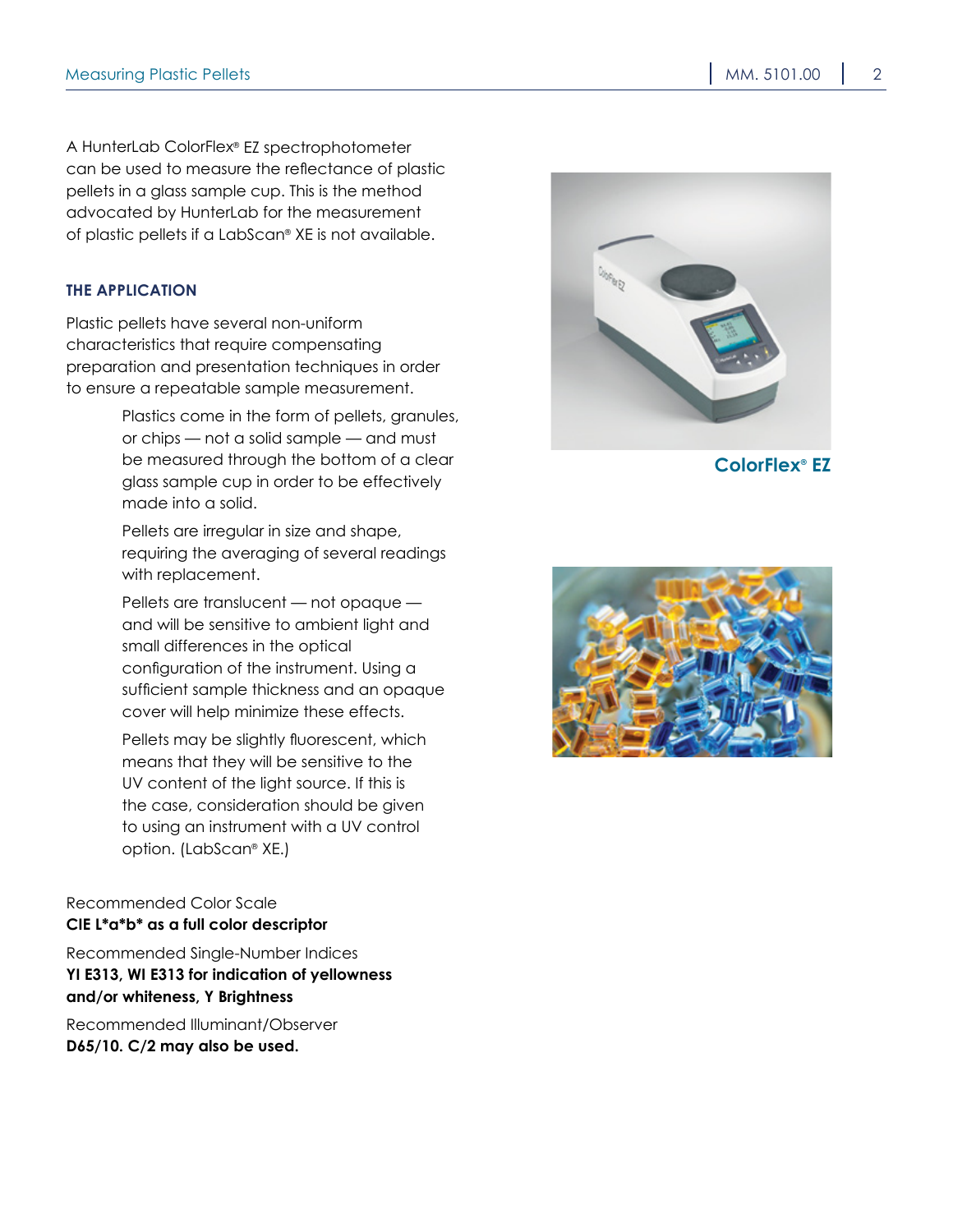#### **Measurement Method**

**1.** Configure your software or the product setup to read using the desired color scale, illuminant, observer and any averaging.

**2.** Orient the ColorFlex® EZ with the port facing up. Replace the regular port insert with the special port insert for the sample cup (HunterLab Part Number 04-6622-00).

**3**. Standardize the instrument using the black glass and calibrated white standards that come with the instrument.

**4.** . Scoop up pellets from the sample batch and fill the glass sample cup (HunterLab Part Number 04-7209-00) to the top. The 2-inch (50-mm) sample thickness makes the translucent, irregular pellets effectively opaque for reflectance measurement.

**5.** Place the sample cup in the port insert so that the pellets will be read through the glass bottom of the cup.

**6.** Cover the sample cup with the opaque cover (HunterLab Part Number 04-4000-00). The cover minimizes the possibility of ambient light reaching the detector through the powder sample when the instrument is in the port-up orientation. *(This is less of a concern with the ColorFlex® EZ pulse xenon lamp, however best practice is to use the cover.)*

**7.** Take a single color reading of the pellets through the bottom of the sample cup. Remove the sample cup from the instrument port, dump and refill it, and read the pellets at least five times from the same batch. Average the five color readings for a single color measurement representing the color of the batch. Averaging multiple readings minimizes measurement variation associated with non-uniform samples.

**8**. Record the average color values for the sample batch.



**2.**